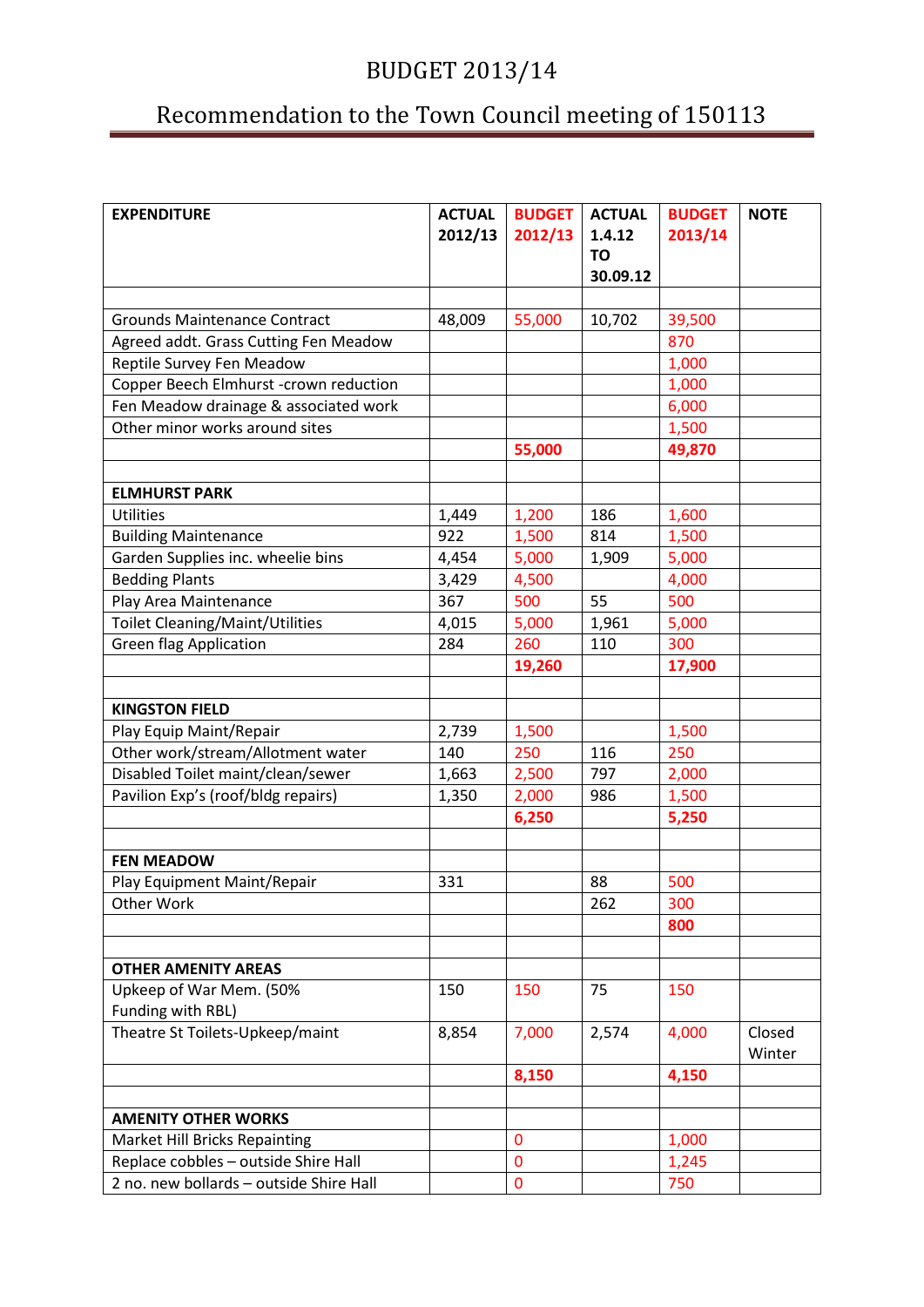## Recommendation to the Town Council meeting of 150113

| <b>Cycle Track</b>                    |             | 0       |        | 1,000   |  |
|---------------------------------------|-------------|---------|--------|---------|--|
|                                       |             |         |        | 3,995   |  |
|                                       |             |         |        |         |  |
| <b>SHIRE HALL</b>                     |             |         |        |         |  |
| Rates                                 | 1,282       | 4,000   | 711    | 4,000   |  |
| <b>Utilities</b>                      | 3,326       | 4,000   | 1,336  | 4,000   |  |
| Repairs/maint (day to day)            | 3,112       | 1,500   | 4,400  | 3,500   |  |
| Telephone inc internet/blackberry     | 1,297       | 1,400   | 415    | 1,400   |  |
| Cleaning                              | 837         | 1,000   | 453    | 1,000   |  |
| Interest Loan repayments              | 3,896       | 3,896   | 896    | 3,896   |  |
| Capital Loan repayments               | 15,100      | 15,100  | 8,552  | 15,100  |  |
| Xmas Trees inc cherrypicker           | 506         | 450     |        | 550     |  |
|                                       |             | 31,546  |        | 33,446  |  |
|                                       |             |         |        |         |  |
| <b>ORGANISATION</b>                   |             |         |        |         |  |
| Salaries (inc contributions)          | 75,577      | 75,000  | 37,782 | 76,000  |  |
| <b>Mayors Expenses</b>                | 613         | 2,000   | 580    | 2,000   |  |
| Mayors Receptions/Civic Tea           | 1,624       | 2,000   | 141    | 2,000   |  |
| <b>Deputy Mayors Expenses</b>         | $\mathbf 0$ | 100     |        | 100     |  |
| Hospitality (other at SH)             | 209         | 200     |        | 200     |  |
| <b>Stationery &amp; Printing</b>      | 775         | 1,500   | 496    | 1,000   |  |
| Computer Maint. contract              | 3,253       | 2,500   | 1,146  | 2,500   |  |
| Training (staff)                      | 741         | 300     | 98     | 300     |  |
| Training (Councillors)+ expenses      | 50          | 300     | 425    | 300     |  |
| Photocopier costs                     | 1,507       | 1,300   | 655    | 1,300   |  |
| Mayors printing, photocopy            | 84          | 200     |        | 200     |  |
| & postage costs                       |             |         |        |         |  |
| Council Newsletter copy/distribute    | 1,113       | 1,500   | 695    | 1,500   |  |
| Postage (General)                     | 377         | 400     | 175    | 400     |  |
| Wedding Exp's-caretaker/adverts       | 1,860       | 2,500   | 511    | 2,500   |  |
| Legionella Inspections/risk ass's     | 4,292       | 5,000   | 866    | 4,000   |  |
| Handyman Contract - 1 year            | 0           | 3,500   | 1,086  | 3,500   |  |
| + equipment needed                    |             |         |        |         |  |
| Petty Cash                            | 1,500       | 1,500   | 367    | 1,500   |  |
| Replacement Server for WTC papers and |             |         |        | 5,000   |  |
| webhop access                         |             |         |        |         |  |
|                                       |             | 100,600 |        | 104,300 |  |
|                                       |             |         |        |         |  |
| <b>PARTNERSHIP &amp; COMMUNITY</b>    |             |         |        |         |  |
| <b>WELL-BEING</b>                     |             |         |        |         |  |
| Grants Scheme - S137                  | 9,720       | 10,000  | 200    | 10,000  |  |
| Regatta Ins.                          | 556         | 580     | 455    | 580     |  |
| <b>Tide Mill-Grant</b>                | 56,000      | 6,000   |        | 6,000   |  |
| Town Centre Management-Grant          | 0           | 100     |        | 100     |  |
| Play Area Inspections                 | 1,935       | 2,000   |        | 2,000   |  |
| Market Rent (Hire of Car Park)        | 3,060       | 3,060   | 3,320  | 3,600   |  |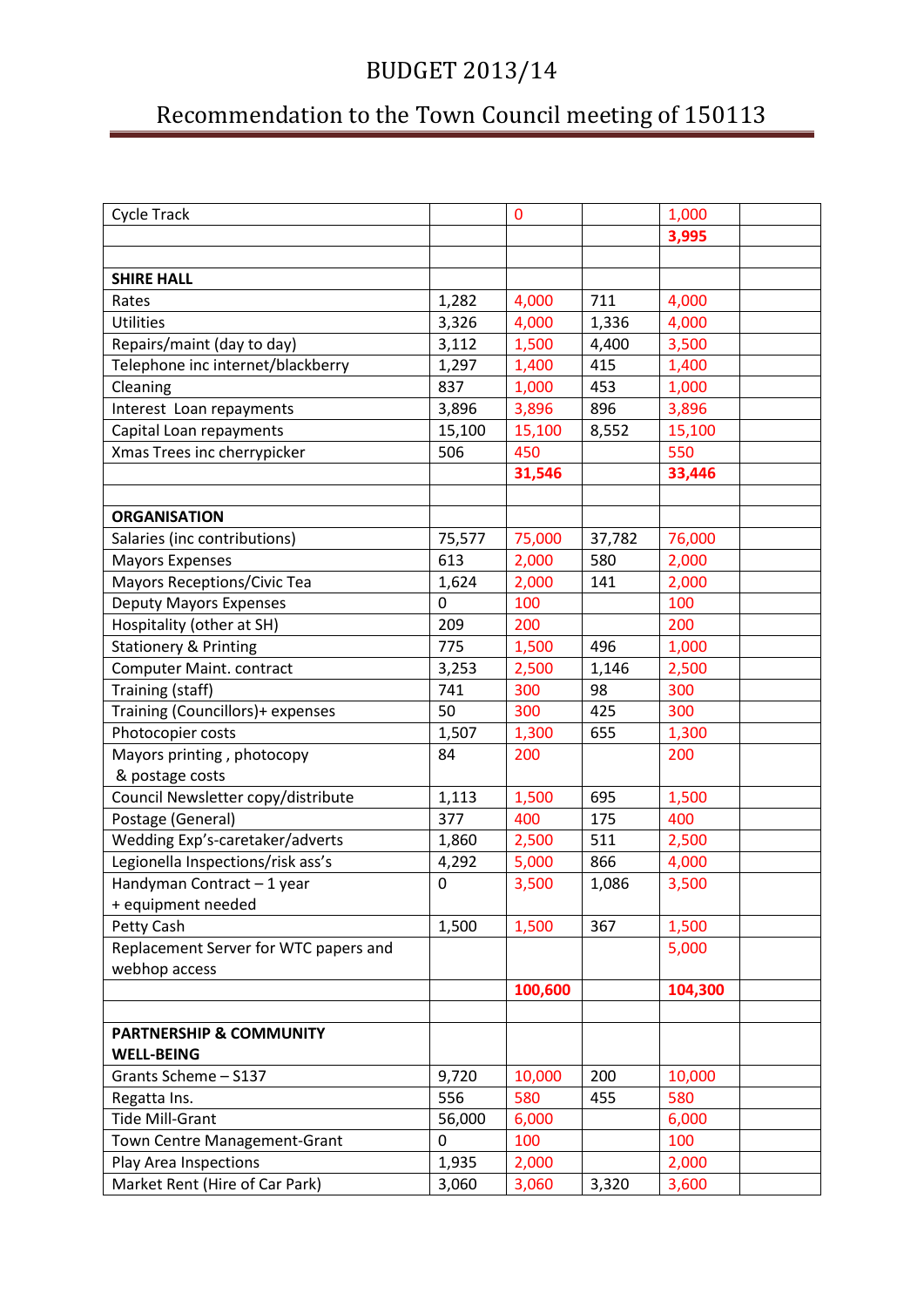## Recommendation to the Town Council meeting of 150113

| <b>Market Gate Locking</b>                      | 500      | 510     | 274    | 510     |          |
|-------------------------------------------------|----------|---------|--------|---------|----------|
| <b>TENs for Summer Entertainment</b>            | 200      | 200     |        | 200     |          |
| Remembrance Day Exp.                            | 300      | 300     |        | 300     |          |
| <b>Foreshore Rent</b>                           | 200      | 200     | 200    | 200     |          |
| PCSO-Part Funded-2 <sup>nd</sup> year of        | 14,364   | 15,750  | 14,757 | 15,000  |          |
| 2 year contract                                 |          |         |        |         |          |
| CCTV Maint.                                     | $\Omega$ | 600     |        | 600     |          |
| Summer Entertainment                            | 1,000    | 1,000   | 1,000  | 1,000   |          |
|                                                 |          | 40,300  |        | 40,090  |          |
|                                                 |          |         |        |         |          |
| <b>FEES &amp; CHARGES</b>                       |          |         |        |         |          |
| <b>Bank charges</b>                             | 258      | 400     | 175    | 400     |          |
| Insurance                                       | 4,867    | 6,000   | 143    | 8,000   | Renew    |
|                                                 |          |         |        |         | nov. '12 |
| Audit & Accountancy charges                     | 1,656    | 2,000   | 840    | 2,000   |          |
| Other Subs, inc. SALC                           | 3,139    | 2,000   | 1,137  | 3,000   |          |
| <b>Internal Auditor</b>                         | 350      | 350     | 87     | 350     |          |
| Legal fees                                      | 4,384    | 2,500   | 2,266  | 5,000   |          |
| <b>Building insurance quotations</b>            |          | 0       |        | 2,000   |          |
|                                                 |          | 13,250  |        | 20,750  |          |
|                                                 |          |         |        |         |          |
| <b>TOTAL REVENUE COSTS</b>                      |          | 274,356 |        | 280,551 |          |
|                                                 |          |         |        |         |          |
| <b>INCOME</b>                                   |          |         |        |         |          |
| Hire of Kingston Field                          | 210      | 100     | 75     | 100     |          |
| Hire of Elmhurst Park                           | 140      | 150     | 225    | 150     |          |
| Hire of Fen Meadow                              | 75       | 100     |        | 100     |          |
| Boot camp Licences                              | 0        | 0       | 50     | 100     |          |
| Market Rents (from stallholders)                | 6,415    | 5,500   | 5,451  | 5,500   |          |
| Hire of Council Chamber-other                   | 1,620    | 1,500   | 1,605  | 1,600   |          |
| <b>Wedding Rents</b>                            | 11,536   | 10,000  | 8,500  | 12,500  |          |
| <b>Property Rents-Art Club</b>                  | 1,250    | 1,250   | 550    | 1,250   |          |
| Property Rents-Kingston Pavilion                | 5,672    | 5,000   | 3,889  | 5,000   |          |
| Property Rents-1 <sup>st</sup> floor Shire Hall | 4,000    | 4,000   | 925    | 1,000   | 3 month  |
| <b>Community Hall</b>                           | 1,237    | 1,237   |        | 1,237   |          |
| <b>Allotments Rents</b>                         |          |         |        |         |          |
| <b>Interest from Bank Accounts</b>              | 518      | 480     |        | 480     |          |
|                                                 | 882      | 500     | 34     | 750     |          |
| <b>Recycling Credits</b>                        | 428      | 400     | 109    | 400     |          |
| Ice Cream Seller-Income                         | 214      | 100     | 214    | 200     |          |
| Hire of Market Square                           | 440      | 1,500   | 300    | 1,000   |          |
| <b>WTFC Loan Repayment</b>                      | 2,000    | 2,000   | 2,000  | 0       |          |
| <b>KCA Loan Repayment</b>                       | 900      | 900     |        | 900     |          |
| Lease on Nursery-EP inc. water                  | 100      | 100     |        | 100     |          |
| SCDC-contribution towards Fen                   | 5,000    | 4,970   |        | 3,660   |          |